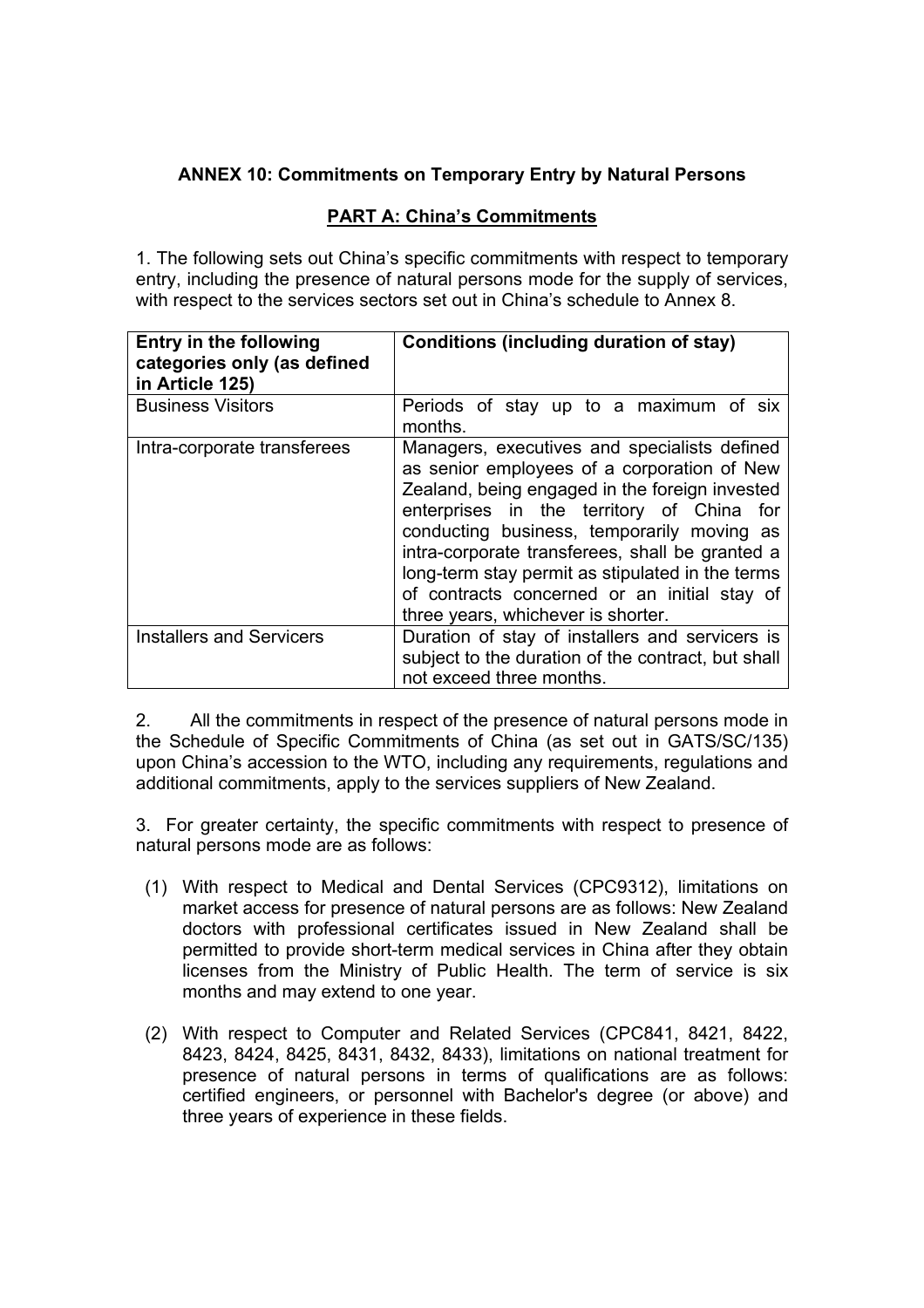- (3) With respect to Translation and Interpretation Services (CPC 87905), limitations on national treatment for presence of natural persons in terms of qualifications are as follows: three years of experience in translation or interpretation and a good command of the working language(s).
- (4) With respect to Educational Services (excluding special education services, e.g. military, police, political and party school education; CPC 921, excluding national compulsory education in CPC 92190; CPC 922, excluding national compulsory education in CPC 92210; CPC 923; CPC 924; CPC 929), limitations on market access for presence of natural persons are as follows: New Zealand individual education service suppliers may enter into China to provide education services when invited or employed by Chinese schools and other education institutions. Limitations on national treatment in terms of qualifications are as follows: possession of Bachelor's degree or above, and an appropriate professional title or certificate, with two years' professional experiences.
- (5) With respect to Services of Hotels (including apartment buildings) and Restaurants (CPC 641, 642, 643), limitations on market access for presence of natural persons are as follows: New Zealand managers, specialists, including chefs and senior executives, who have signed contracts with joint venture hotels and restaurants in China shall be permitted to provide services in China.
- (6) With respect to International Transport (freight and passengers) Services (CPC 7211 and 7212 less cabotage transport services), limitations on market access and national treatment for presence of natural persons are as follows: ship's crew and key personnel employed by other forms of commercial presence for the supply of international maritime transport services remain unbound.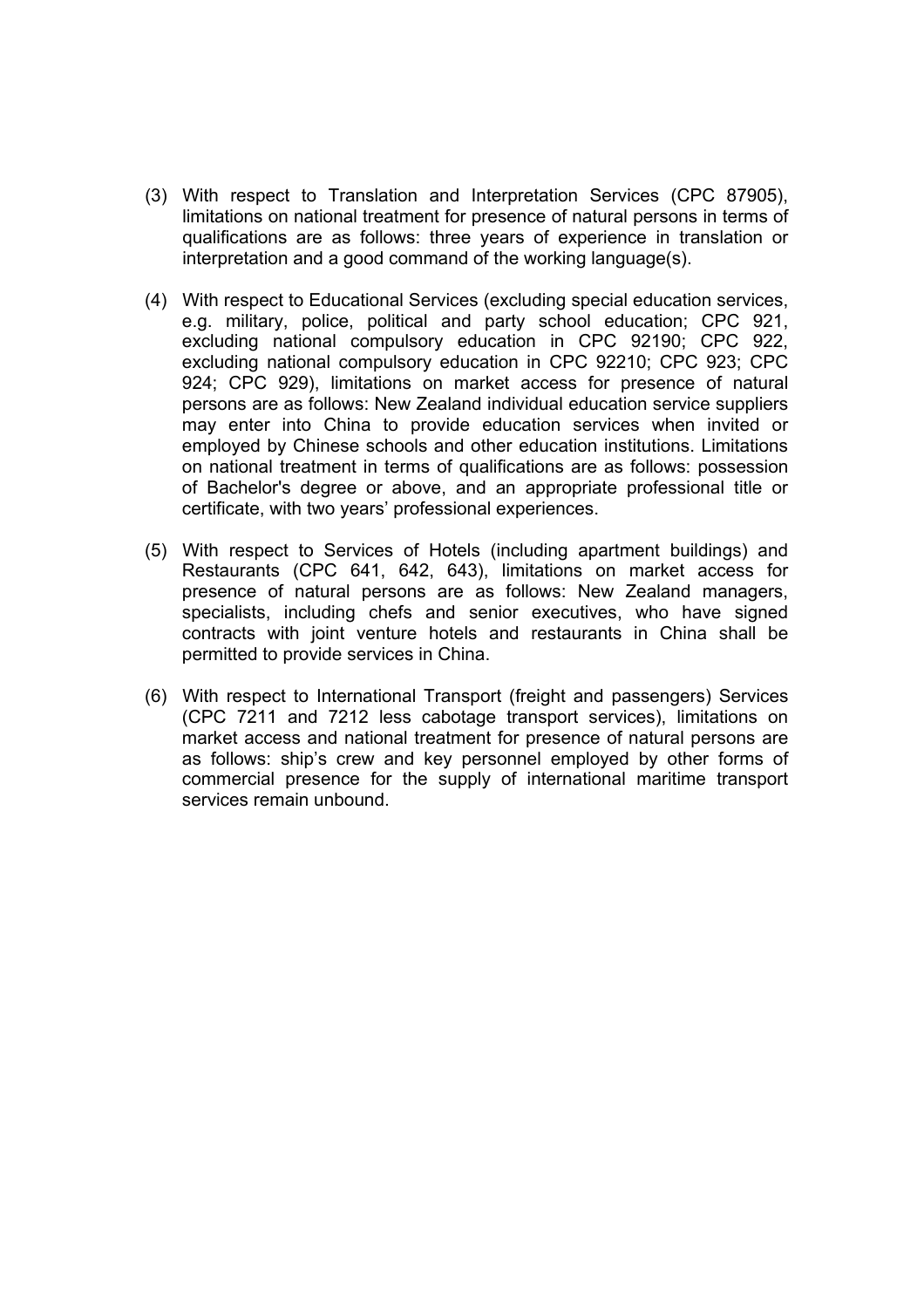## **PART B: New Zealand's Commitments**

1. The following sets out New Zealand's specific commitments with respect to temporary entry, including the presence of natural persons mode for the supply of services, with respect to the services sectors set out in New Zealand's schedule to Annex 8.<sup>1</sup>

2. With respect to audiovisual services, the New Zealand Immigration Service policy, based on the Immigration Act 1987 and the Immigration Regulations 1991, stipulates a special procedure for the granting of visas to entertainers, performing artists and associated support personnel for work purposes. To be eligible for a work visa or work permit, such applicants must come within the policy guidelines agreed to between the Minister of Immigration, independent promoters, agents or producers and the relevant performing artists' unions.

| <b>Entry in the following</b><br>categories only (as defined<br>in Article 125) | Conditions (including duration of stay)                                                                                                                                                                                             |
|---------------------------------------------------------------------------------|-------------------------------------------------------------------------------------------------------------------------------------------------------------------------------------------------------------------------------------|
| <b>Business Visitors</b>                                                        | Entry for a period not exceeding in aggregate<br>three months in any calendar year.                                                                                                                                                 |
| Intra-corporate transferees                                                     | <b>Executives:</b> entry for periods of initial stay up<br>to a maximum of three years for executives<br>who have been employed by their employer for<br>at least twelve months prior to their proposed<br>transfer to New Zealand. |
|                                                                                 | <b>Managers:</b> entry for periods of initial stay up to<br>a maximum of three years for managers who<br>have been employed by their employer for at<br>least twelve months prior to their proposed<br>transfer to New Zealand.     |
|                                                                                 | Specialists being transferred to undertake a<br>specific or specialist task at a senior level<br>within the company: $^2$ entry for periods of an<br>initial stay up to a maximum of twelve months.                                 |

 <sup>1</sup> Notwithstanding the commitments set out below, New Zealand remains unbound in cases of labour/management disputes, and also with respect to ships' crews.

 $2$  This may include, for example, short-term specialist development projects; or the establishment in New Zealand of a commercial presence of a service supplier with its head of operations in China and not having any other commercial presence in New Zealand.